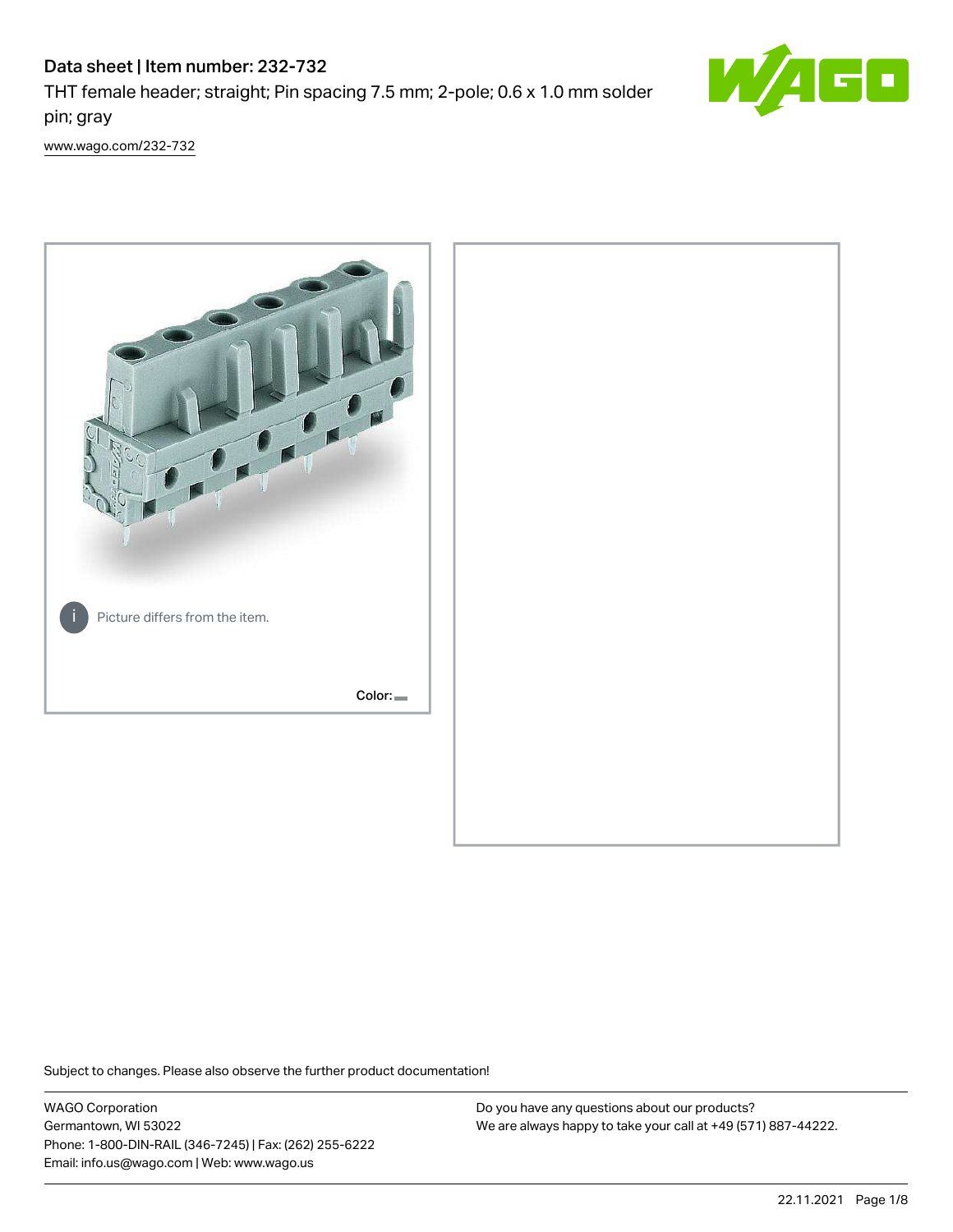

Dimensions in mm

 $L =$  (pole no.  $-1$ ) x pin spacing  $+5$  mm  $+ 1.5$  mm

2- to 3-pole female connectors – one latch only

#### Item description

- **H** Horizontal or vertical PCB mounting via straight or angled solder pins
- For board-to-board and board-to-wire connections
- Touch-proof PCB outputs  $\blacksquare$
- $\blacksquare$ Easy-to-identify PCB inputs and outputs
- $\blacksquare$ With coding fingers

Subject to changes. Please also observe the further product documentation! Data

WAGO Corporation Germantown, WI 53022 Phone: 1-800-DIN-RAIL (346-7245) | Fax: (262) 255-6222 Email: info.us@wago.com | Web: www.wago.us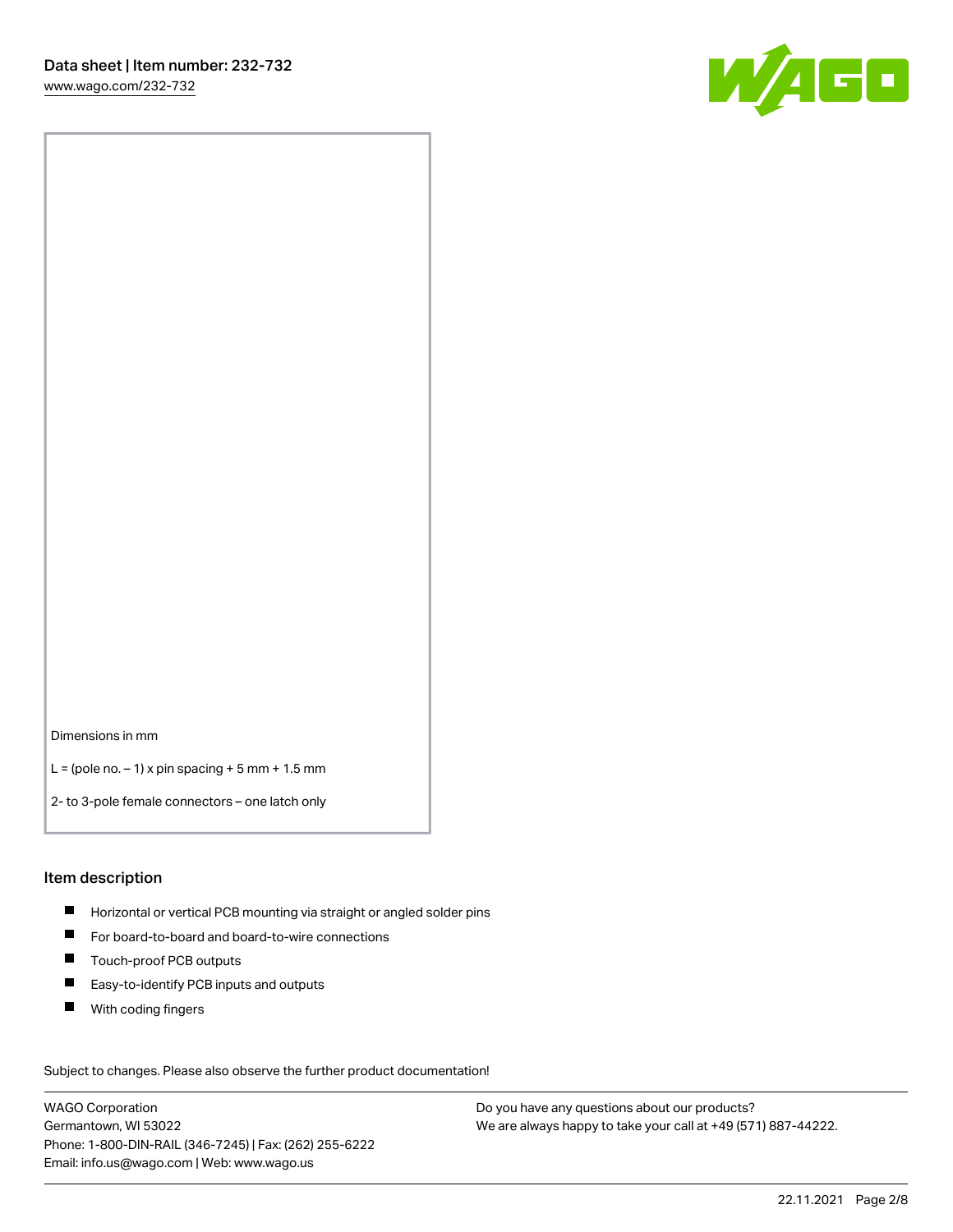Data Notes



| Safety information 1 | The MCS-MULTI CONNECTION SYSTEM includes connectors<br>without breaking capacity in accordance with DIN EN 61984. When<br>used as intended, these connectors must not be connected<br>/disconnected when live or under load. The circuit design should<br>ensure header pins, which can be touched, are not live when<br>unmated. |
|----------------------|-----------------------------------------------------------------------------------------------------------------------------------------------------------------------------------------------------------------------------------------------------------------------------------------------------------------------------------|
| Variants:            | Other pole numbers<br>3.8 mm pin projection for male headers with straight solder pins<br>Gold-plated or partially gold-plated contact surfaces<br>Other versions (or variants) can be requested from WAGO Sales or<br>configured at https://configurator.wago.com/                                                               |

## Electrical data

#### IEC Approvals

| Ratings per                 | IEC/EN 60664-1                                                        |
|-----------------------------|-----------------------------------------------------------------------|
| Rated voltage (III / 3)     | 500 V                                                                 |
| Rated surge voltage (III/3) | 6 kV                                                                  |
| Rated voltage (III/2)       | 630 V                                                                 |
| Rated surge voltage (III/2) | 6 kV                                                                  |
| Nominal voltage (II/2)      | 1000 V                                                                |
| Rated surge voltage (II/2)  | 6 kV                                                                  |
| Rated current               | 12A                                                                   |
| Legend (ratings)            | $(III / 2)$ $\triangle$ Overvoltage category III / Pollution degree 2 |

## UL Approvals

| Approvals per                  | UL 1059 |
|--------------------------------|---------|
| Rated voltage UL (Use Group B) | 300 V   |
| Rated current UL (Use Group B) | 15 A    |
| Rated voltage UL (Use Group D) | 300 V   |
| Rated current UL (Use Group D) | 10 A    |

## Ratings per UL

| Rated voltage UL 1977 | 600 V |
|-----------------------|-------|
| Rated current UL 1977 | 15 A  |

| <b>WAGO Corporation</b>                                | Do you have any questions about our products?                 |
|--------------------------------------------------------|---------------------------------------------------------------|
| Germantown, WI 53022                                   | We are always happy to take your call at +49 (571) 887-44222. |
| Phone: 1-800-DIN-RAIL (346-7245)   Fax: (262) 255-6222 |                                                               |
| Email: info.us@wago.com   Web: www.wago.us             |                                                               |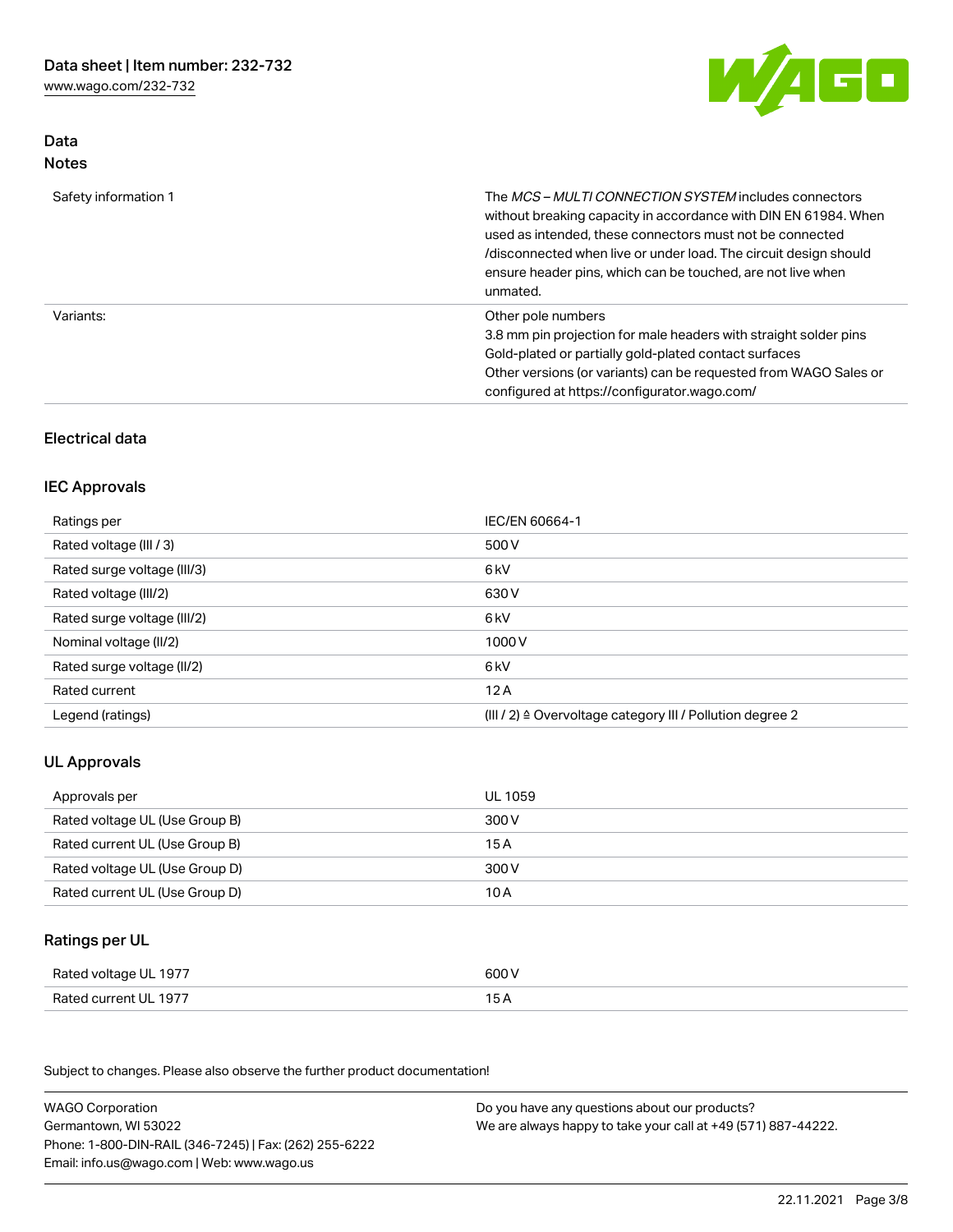

## CSA Approvals

| Approvals per                   | CSA   |
|---------------------------------|-------|
| Rated voltage CSA (Use Group B) | 300 V |
| Rated current CSA (Use Group B) | 15 A  |
| Rated voltage CSA (Use Group D) | 300 V |
| Rated current CSA (Use Group D) | 10 A  |

## Connection data

| Total number of potentials |  |
|----------------------------|--|
| Number of connection types |  |
| Number of levels           |  |

#### Connection 1

| Number of poles |  |
|-----------------|--|
|-----------------|--|

## Physical data

| Pin spacing                          | 7.5 mm / 0.295 inch   |
|--------------------------------------|-----------------------|
| Width                                | 14 mm / 0.551 inch    |
| Height                               | 23.25 mm / 0.915 inch |
| Height from the surface              | 18.25 mm / 0.719 inch |
| Depth                                | 11.6 mm / 0.457 inch  |
| Solder pin length                    | $5 \,\mathrm{mm}$     |
| Solder pin dimensions                | $0.6 \times 1$ mm     |
| Drilled hole diameter with tolerance | $1.3$ $(+0.1)$ mm     |

## Plug-in connection

| Contact type (pluggable connector) | Female header |
|------------------------------------|---------------|
| Connector (connection type)        | for PCB       |
| Mismating protection               | No            |
| Mating direction to the PCB        | $90^{\circ}$  |
| Locking of plug-in connection      | Without       |

## PCB contact

| PCB Contact            | THT                                        |
|------------------------|--------------------------------------------|
| Solder pin arrangement | over the entire female connector (in-line) |

| <b>WAGO Corporation</b>                                | Do you have any questions about our products?                 |
|--------------------------------------------------------|---------------------------------------------------------------|
| Germantown, WI 53022                                   | We are always happy to take your call at +49 (571) 887-44222. |
| Phone: 1-800-DIN-RAIL (346-7245)   Fax: (262) 255-6222 |                                                               |
| Email: info.us@wago.com   Web: www.wago.us             |                                                               |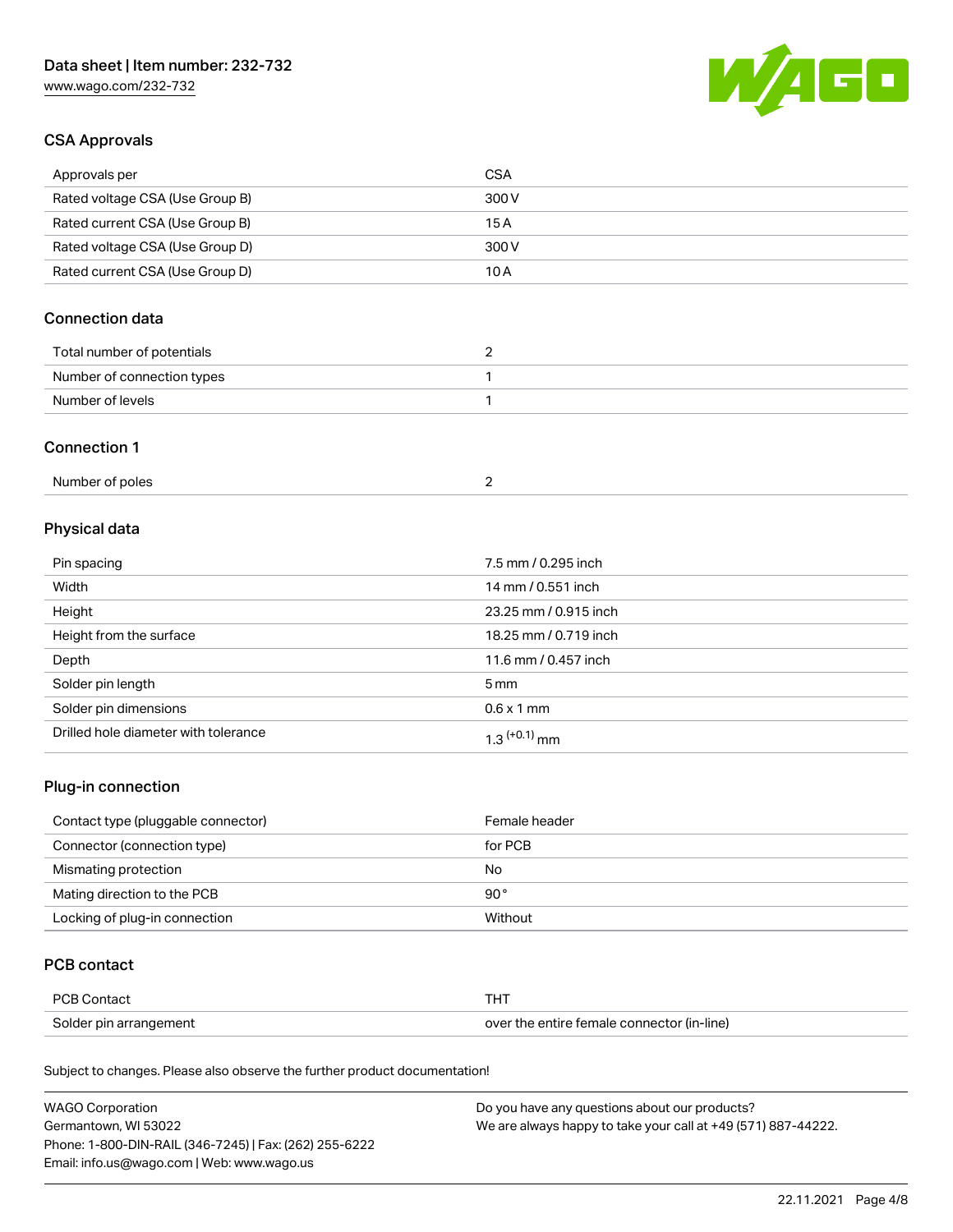Number of solder pins per potential 1



#### Material data

| Color                       | gray             |
|-----------------------------|------------------|
| Material group              |                  |
| Insulation material         | Polyamide (PA66) |
| Flammability class per UL94 | V <sub>0</sub>   |
| Contact material            | Copper alloy     |
| Contact plating             | tin-plated       |
| Fire load                   | $0.042$ MJ       |
| Weight                      | 2.1 <sub>g</sub> |

### Environmental requirements

| Limit temperature range<br>. | . +85 °C<br>-60 |  |
|------------------------------|-----------------|--|
|------------------------------|-----------------|--|

## Commercial data

| Product Group         | 3 (Multi Conn. System) |
|-----------------------|------------------------|
| PU (SPU)              | 100 Stück              |
| Packaging type        | box                    |
| Country of origin     | DE                     |
| <b>GTIN</b>           | 4044918579704          |
| Customs tariff number | 8536694040             |

## Approvals / Certificates

#### Country specific Approvals

| Logo                | Approval                                     | <b>Additional Approval Text</b> | Certificate<br>name |
|---------------------|----------------------------------------------|---------------------------------|---------------------|
|                     | CВ<br>DEKRA Certification B.V.               | IEC 61984                       | NL-39756            |
| EMA<br><b>INEUR</b> | <b>KEMA/KEUR</b><br>DEKRA Certification B.V. | EN 61984                        | 2190761.01          |

#### Ship Approvals

| Logo | Approval                    | Additional Approval Text | Certificate<br>name |
|------|-----------------------------|--------------------------|---------------------|
|      | <b>ABS</b>                  | $\overline{\phantom{0}}$ | 19-                 |
|      | American Bureau of Shipping |                          | HG15869876-         |

| WAGO Corporation                                       | Do you have any questions about our products?                 |
|--------------------------------------------------------|---------------------------------------------------------------|
| Germantown, WI 53022                                   | We are always happy to take your call at +49 (571) 887-44222. |
| Phone: 1-800-DIN-RAIL (346-7245)   Fax: (262) 255-6222 |                                                               |
| Email: info.us@wago.com   Web: www.wago.us             |                                                               |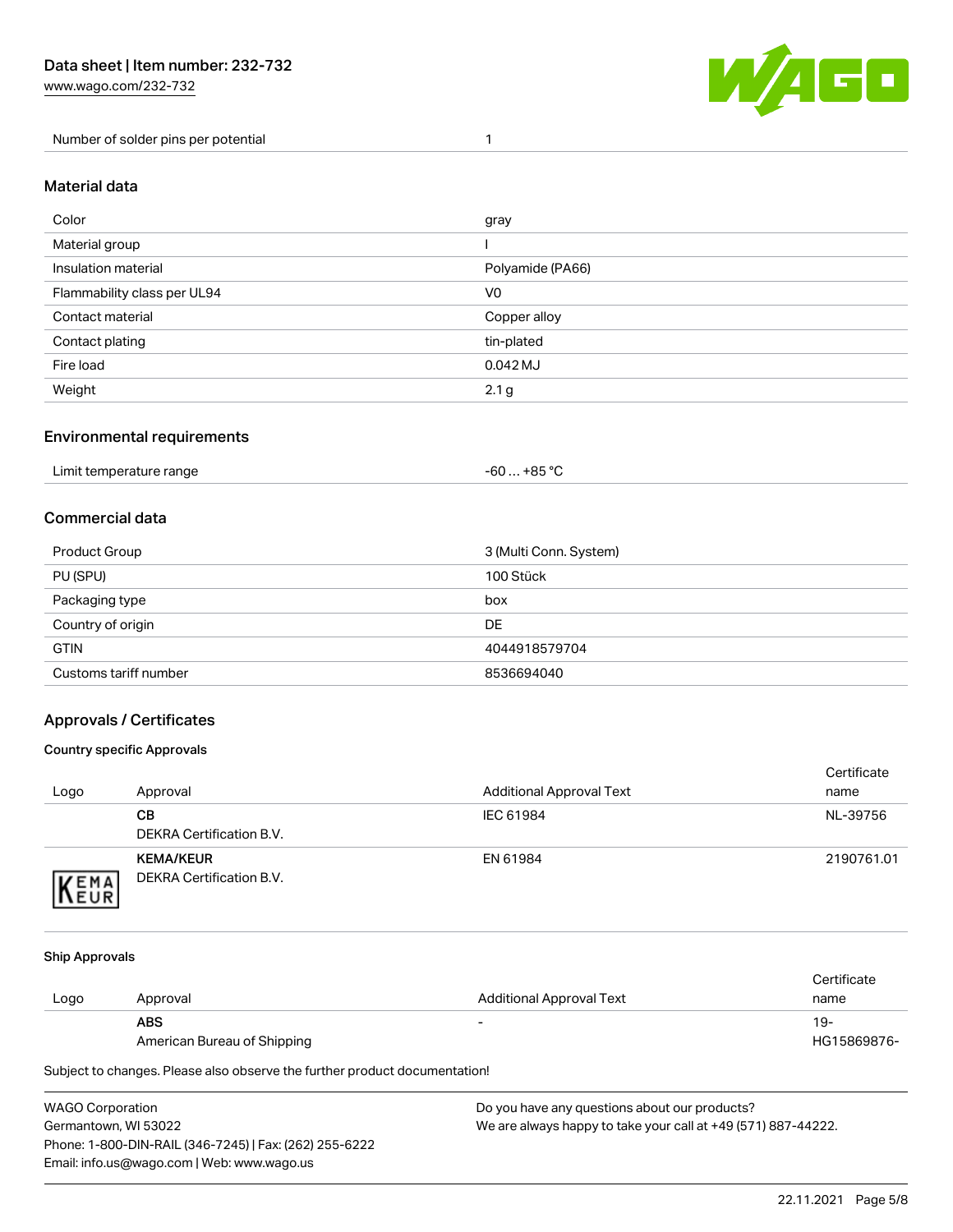



PDA

| <b>CONTRACTOR</b> |                                        |           |               |
|-------------------|----------------------------------------|-----------|---------------|
|                   | <b>DNV GL</b>                          | EN 60998  | TAE000016Z    |
|                   | Det Norske Veritas, Germanischer Lloyd |           |               |
| THE APPROVAL      | LR<br>Lloyds Register                  | IEC 61984 | 96/20035 (E5) |

#### UL-Approvals

| Logo                       | Approval                                    | <b>Additional Approval Text</b> | Certificate<br>name |
|----------------------------|---------------------------------------------|---------------------------------|---------------------|
| $\boldsymbol{\theta}$      | <b>UR</b><br>Underwriters Laboratories Inc. | <b>UL 1059</b>                  | E45172              |
| $\boldsymbol{\mathcal{P}}$ | <b>UR</b><br>Underwriters Laboratories Inc. | <b>UL 1977</b>                  | E45171              |

## **Counterpart**

| ltem no.731-602<br>1-conductor male connector; CAGE CLAMP®; 2.5 mm <sup>2</sup> ; Pin spacing 7.5 mm; 2-pole; 2,50 mm <sup>2</sup> ; gray                                            | www.wago.com/731-602                 |
|--------------------------------------------------------------------------------------------------------------------------------------------------------------------------------------|--------------------------------------|
| Item no.731-602/019-000<br>1-conductor male connector; CAGE CLAMP <sup>®</sup> ; 2.5 mm <sup>2</sup> ; Pin spacing 7.5 mm; 2-pole; clamping collar;<br>$2,50$ mm <sup>2</sup> ; gray | www.wago.com/731-602<br>$/019 - 000$ |

#### Optional accessories

Testing accessories

| Testing accessories | Item no.: 210-136<br>Test plug; 2 mm Ø; with 500 mm cable                                                                    | www.wago.com/210-136 |
|---------------------|------------------------------------------------------------------------------------------------------------------------------|----------------------|
|                     | Item no.: 231-662<br>Test plugs for female connectors; for 7.5 mm and 7.62 mm pin spacing; 2,50 mm <sup>2</sup> ; light gray | www.wago.com/231-662 |

| WAGO Corporation                                       | Do you have any questions about our products?                 |
|--------------------------------------------------------|---------------------------------------------------------------|
| Germantown, WI 53022                                   | We are always happy to take your call at +49 (571) 887-44222. |
| Phone: 1-800-DIN-RAIL (346-7245)   Fax: (262) 255-6222 |                                                               |
| Email: info.us@wago.com   Web: www.wago.us             |                                                               |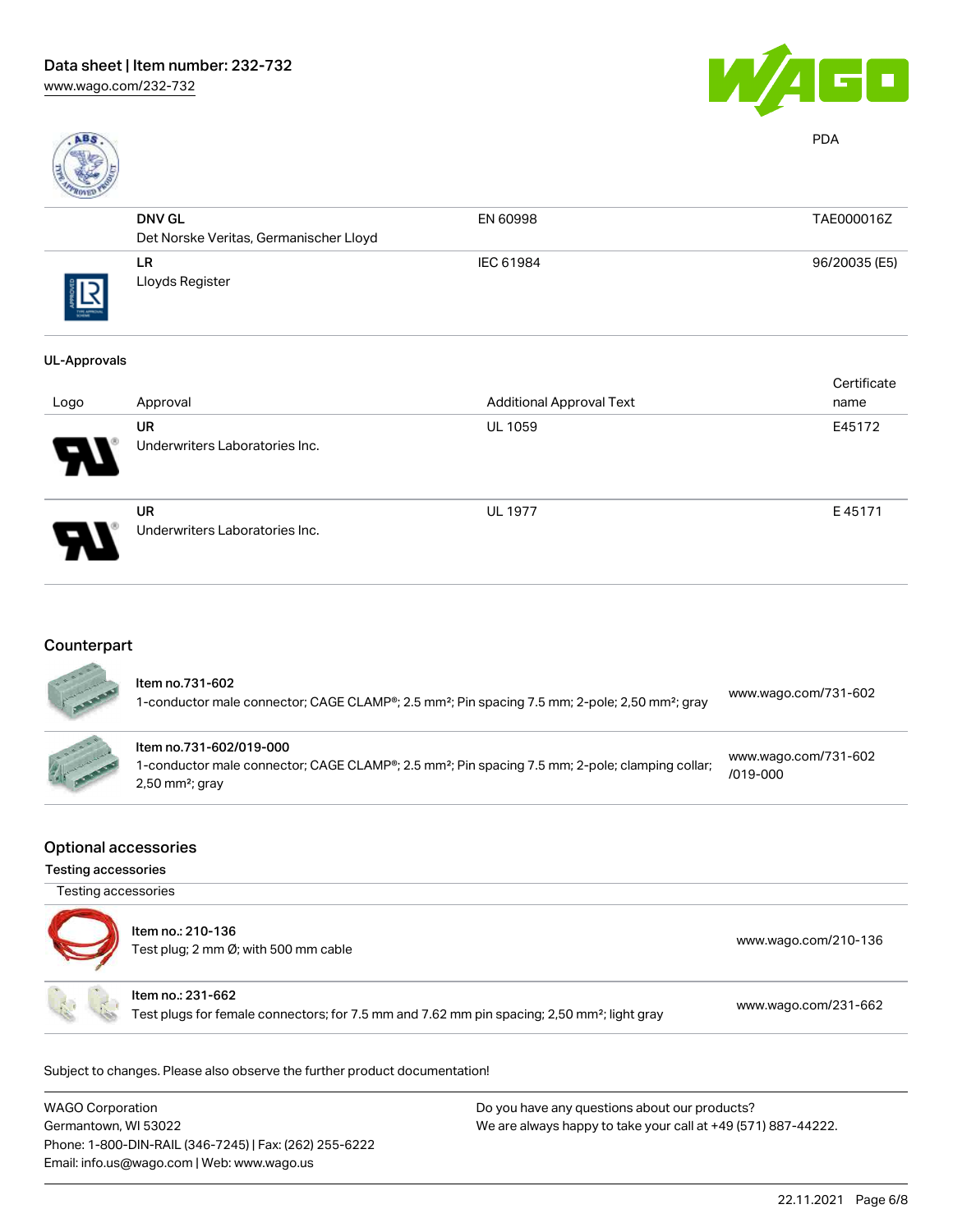### Downloads Documentation



Subject to changes. Please also observe the further product documentation!

WAGO Corporation Germantown, WI 53022 Phone: 1-800-DIN-RAIL (346-7245) | Fax: (262) 255-6222 Email: info.us@wago.com | Web: www.wago.us